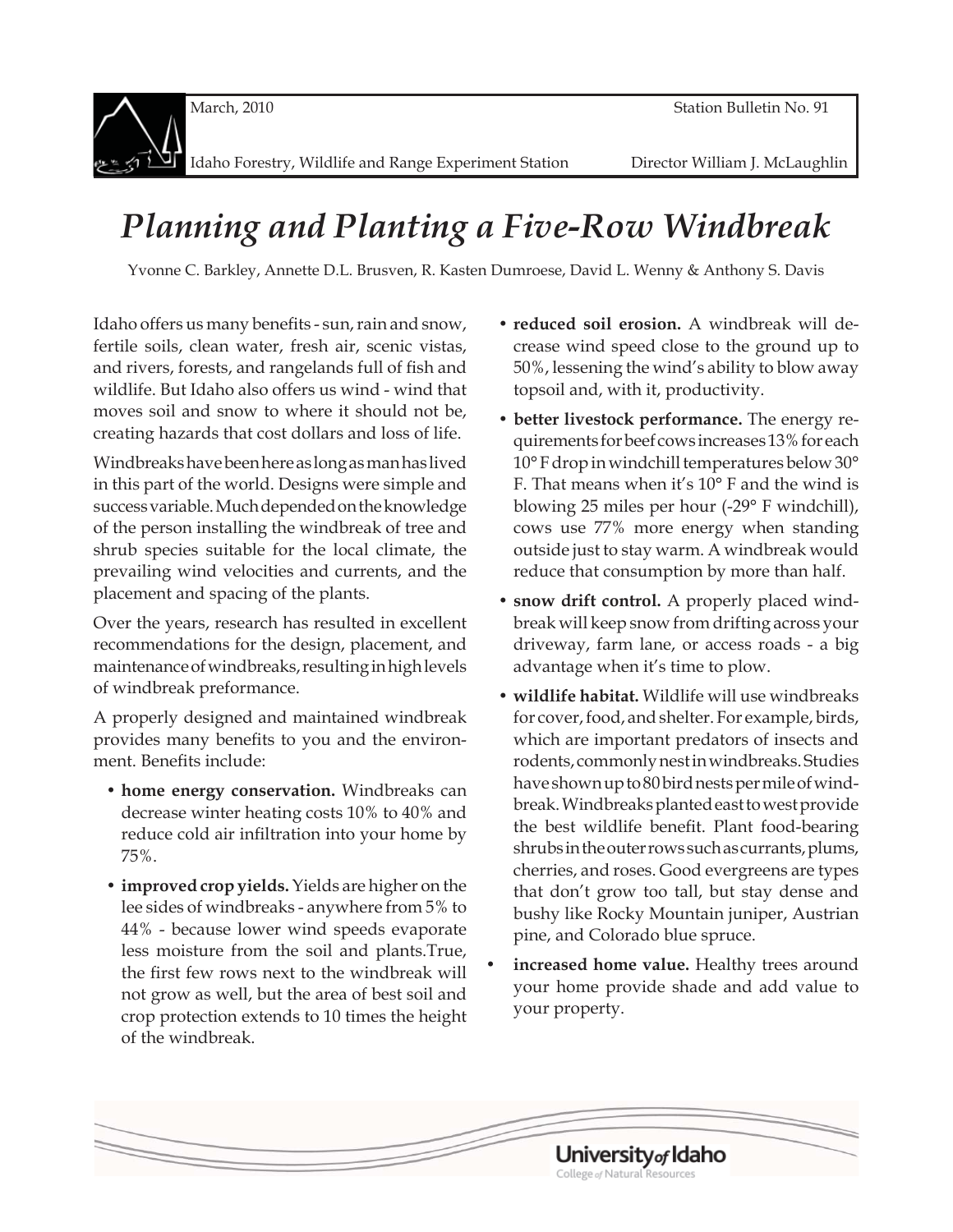### **Planning Your Windbreak.**

Your windbreak will be a long-term investment. Careful planning at the beginning will give you maximum protection and satisfaction, as well as reducing the need for more work later.

*Placing your windbreak in the landscape.* The placement of your windbreak is the most important aspect of the whole project. Windbreaks often look better when they follow natural contours, but locating the windbreak at right angles to the prevailing wind will be most effective and provide greater benefits (Figure 1.).



The outermost row of the windbreak should be at least 150 feet from your home or feedlot. This allows room for snow drift and storage (Figure 2.). Plan to extend the windbreak 50 to 100 feet beyond the boundaries of your home or feedlot to prevent wind from whipping around the windbreak and into your protected area.

*Determining the number of rows needed.* Available space will determine the number of rows you can plan for your windbreak. A five-row windbreak is a common design that provides excellent protection. Keep in mind that protection increases with the number of rows planted and that you need to allow room for trees to grow to maturity.

*Determining the number of seedlings you will need.*  In order to determine the number of seedlings you need for your windbreak, you need to know how far apart to place your plants. Adequate growing space between plants assures a longer, more useful life for your windbreak. The recommended spacings (see Figures 3 and 4) look quite large when planting small seedlings, but the trees will grow rapidly to fill the area. If limited space prevents planting a 5-row windbreak, use fewer rows rather than crowding the plants. Crowded plants grow more slowly, stop growing at an earlier age, and are more susceptible to insect and disease problems.

In general:

- Row spacing should be at least 4 feet wider than cultivation equipment.
- Tall deciduous trees should be at least 20 feet from shrubs and evergreen trees.

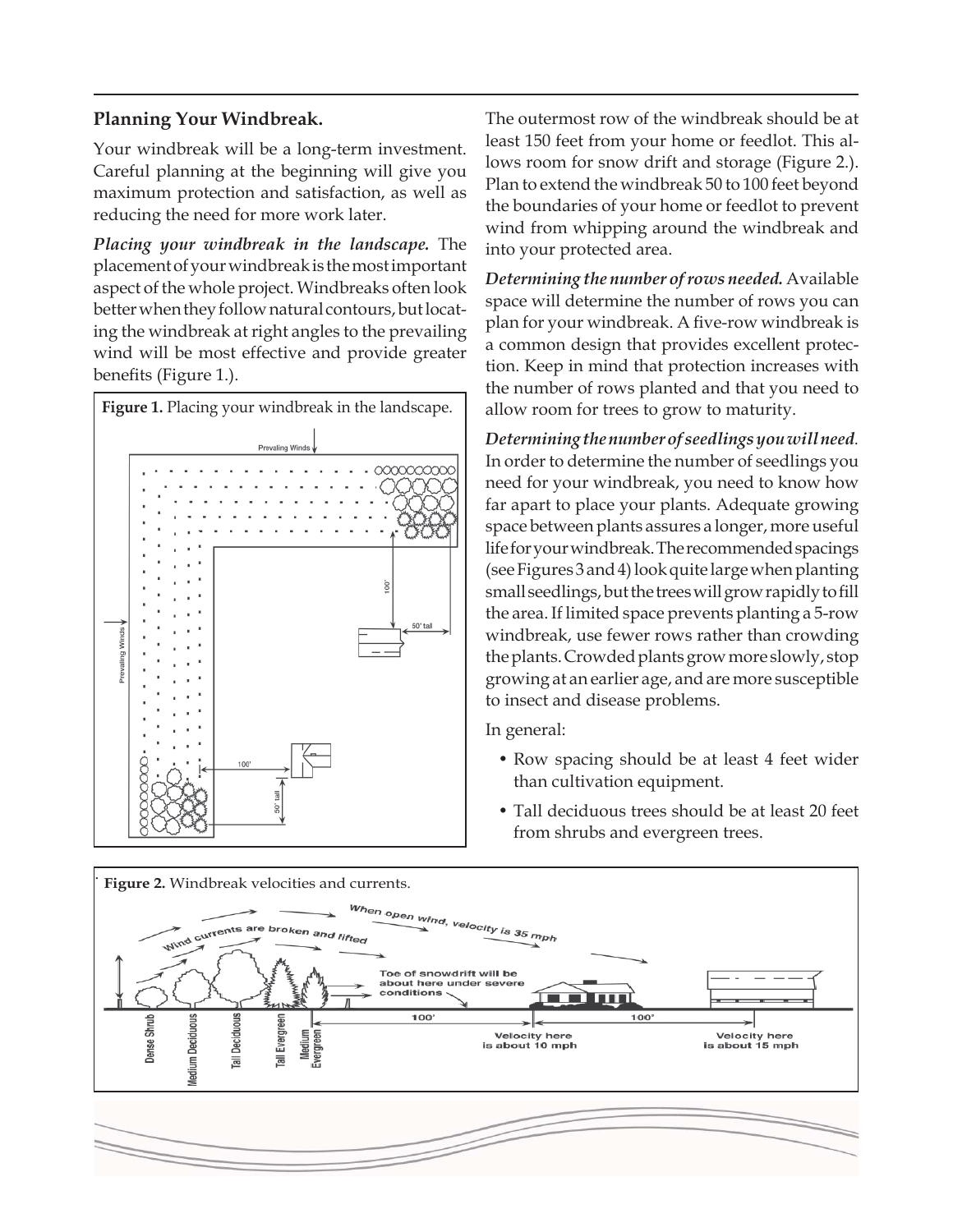- Use closer spacings in the windward row and in windbreaks with only 2 rows.
- Wider spacings will work better in the interior and lee rows of multiple-row windbreaks and in areas with lower precipitation.

*Calculating the number of seedlings needed.* To determine the number of trees and shrubs you will need, divide the length of each row by the in-row spacing - this will give you the number of seedlings you need for each row. Do this for each row, then







add the totals for each row together to get the final number needed for the windbreak.

*Plant material selection.* Where you live, as well as the number of rows and the benefits you want to derive from your windbreak, will help you select your plant materials. See Tables 1 and 2 (on page 4) for tree and shrub recommendations for windbreaks.

Table 1. Recommended configurations for wind-

| breaks; from first row to last facing the prevailing<br>winds. |                                                                                         |                                                                                         |  |  |  |
|----------------------------------------------------------------|-----------------------------------------------------------------------------------------|-----------------------------------------------------------------------------------------|--|--|--|
| Windbreaks<br>with:                                            | <b>First choices</b>                                                                    | <b>Second choices</b>                                                                   |  |  |  |
| 5 rows                                                         | dense shrub<br>medium evergreen<br>tall deciduous<br>tall evergreen<br>medium evergreen | dense shrub<br>medium deciduous<br>tall deciduous<br>tall evergreen<br>medium evergreen |  |  |  |
| 4 rows                                                         | dense shrub<br>medium evergreen<br>tall evergreen<br>medium evergreen                   | dense shrub<br>medium deciduous<br>tall evergreen<br>medium evergreen                   |  |  |  |
| 3 rows                                                         | dense shrub<br>tall evergreen<br>medium evergreen                                       | dense shrub<br>tall deciduous<br>medium evergreen                                       |  |  |  |
| 2 rows                                                         | medium evergreen<br>tall evergreen                                                      | dense shrub<br>tall evergreen                                                           |  |  |  |
| 1 row                                                          | tall evergreen                                                                          | medium evergreen                                                                        |  |  |  |

## **Planting a Successful Windbreak.**

- 1. Weed competition is the number one cause of seedling death. Clean cultivate the planting area BEFORE your seedlings arrive. **If weeds are a problem**, especially perennial weeds such as thistle or bindweed, herbicide applications may be necessary. Please consult your county Extension agent before using herbicides as carryover effects may damage your seedlings.
- 2. Plant your seedlings according to the instructions shipped with your order. Plan to have a shovel or hoedad ready to use when your seedlings arrive. Dibble planting is not recommended as this method has been found to compact the soil and reduce seedling survival and growth.